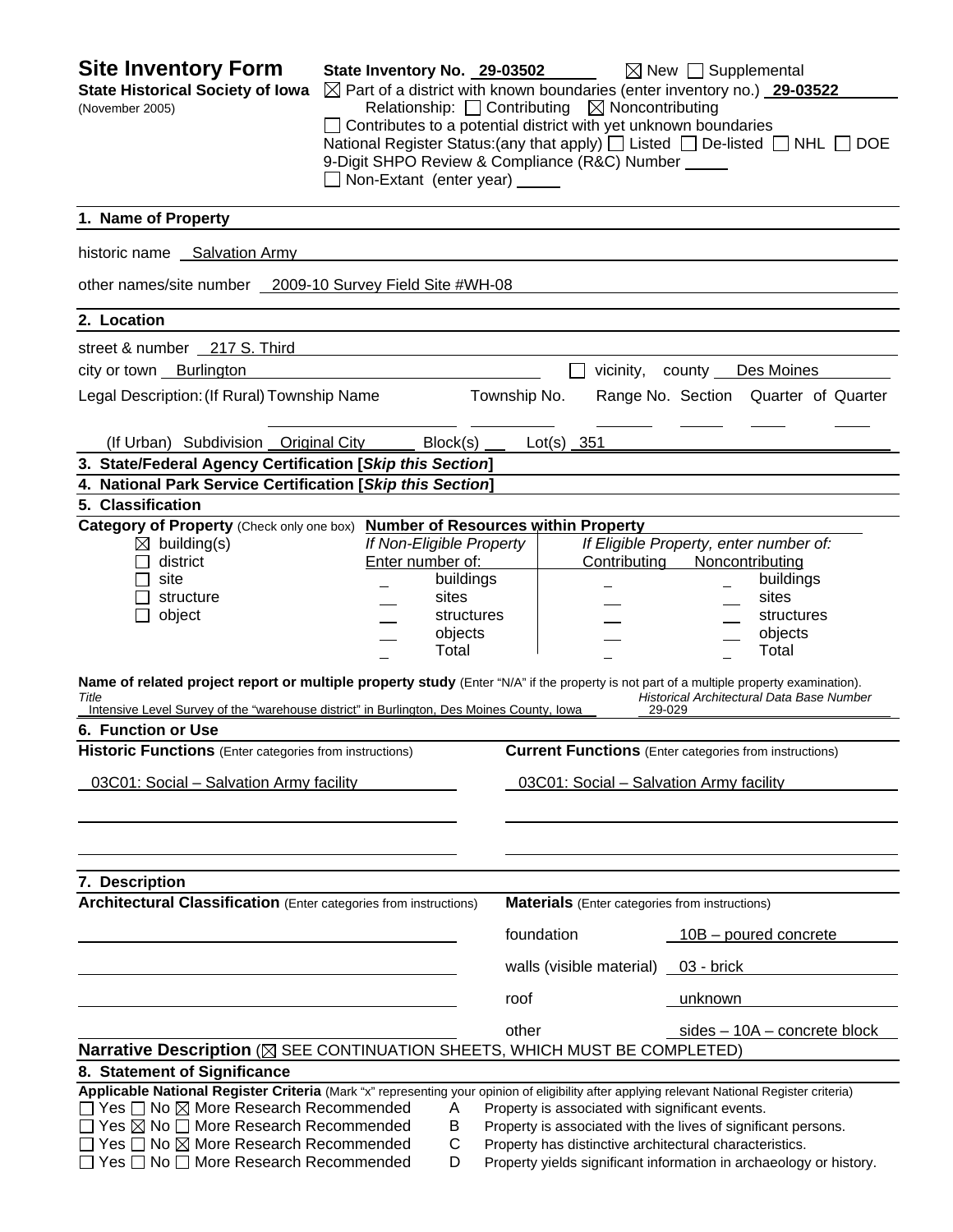| County<br>Des Moines<br>Address 217 S. Third St                                                                                                                                                                                                                                                                                                                                                                                                                                                                                                                                                                                                                                                                                                                                                                                                                                                                                                                                                                                                                                                                                                                                                                                                                                                                                                                                                                                                                                                                                                                                                                                                                                                           | Site Number<br>29-03502                                                |
|-----------------------------------------------------------------------------------------------------------------------------------------------------------------------------------------------------------------------------------------------------------------------------------------------------------------------------------------------------------------------------------------------------------------------------------------------------------------------------------------------------------------------------------------------------------------------------------------------------------------------------------------------------------------------------------------------------------------------------------------------------------------------------------------------------------------------------------------------------------------------------------------------------------------------------------------------------------------------------------------------------------------------------------------------------------------------------------------------------------------------------------------------------------------------------------------------------------------------------------------------------------------------------------------------------------------------------------------------------------------------------------------------------------------------------------------------------------------------------------------------------------------------------------------------------------------------------------------------------------------------------------------------------------------------------------------------------------|------------------------------------------------------------------------|
| City<br><b>Burlington</b>                                                                                                                                                                                                                                                                                                                                                                                                                                                                                                                                                                                                                                                                                                                                                                                                                                                                                                                                                                                                                                                                                                                                                                                                                                                                                                                                                                                                                                                                                                                                                                                                                                                                                 | 29-03522<br><b>District Number</b>                                     |
| <b>Criteria Considerations</b><br>A Owned by a religious institution or used<br>E A reconstructed building, object, or structure.<br>for religious purposes.<br>$\Box$ F A commemorative property.<br>B Removed from its original location.<br>A birthplace or grave.<br>50 years.<br>D A cemetery                                                                                                                                                                                                                                                                                                                                                                                                                                                                                                                                                                                                                                                                                                                                                                                                                                                                                                                                                                                                                                                                                                                                                                                                                                                                                                                                                                                                        | □ G Less than 50 years of age or achieved significance within the past |
| Areas of Significance (Enter categories from instructions)<br><b>Significant Dates</b>                                                                                                                                                                                                                                                                                                                                                                                                                                                                                                                                                                                                                                                                                                                                                                                                                                                                                                                                                                                                                                                                                                                                                                                                                                                                                                                                                                                                                                                                                                                                                                                                                    |                                                                        |
| Construction date                                                                                                                                                                                                                                                                                                                                                                                                                                                                                                                                                                                                                                                                                                                                                                                                                                                                                                                                                                                                                                                                                                                                                                                                                                                                                                                                                                                                                                                                                                                                                                                                                                                                                         |                                                                        |
| 1963<br>29: Social History<br>Other dates, including renovation                                                                                                                                                                                                                                                                                                                                                                                                                                                                                                                                                                                                                                                                                                                                                                                                                                                                                                                                                                                                                                                                                                                                                                                                                                                                                                                                                                                                                                                                                                                                                                                                                                           | $\Box$ check if circa or estimated date                                |
| <b>Architect/Builder</b><br><b>Significant Person</b><br>(Complete if National Register Criterion B is marked above)<br>Architect                                                                                                                                                                                                                                                                                                                                                                                                                                                                                                                                                                                                                                                                                                                                                                                                                                                                                                                                                                                                                                                                                                                                                                                                                                                                                                                                                                                                                                                                                                                                                                         |                                                                        |
| <b>Builder</b>                                                                                                                                                                                                                                                                                                                                                                                                                                                                                                                                                                                                                                                                                                                                                                                                                                                                                                                                                                                                                                                                                                                                                                                                                                                                                                                                                                                                                                                                                                                                                                                                                                                                                            |                                                                        |
| Narrative Statement of Significance ( $\boxtimes$ SEE CONTINUATION SHEETS, WHICH MUST BE COMPLETED)                                                                                                                                                                                                                                                                                                                                                                                                                                                                                                                                                                                                                                                                                                                                                                                                                                                                                                                                                                                                                                                                                                                                                                                                                                                                                                                                                                                                                                                                                                                                                                                                       |                                                                        |
| 9. Major Bibliographical References                                                                                                                                                                                                                                                                                                                                                                                                                                                                                                                                                                                                                                                                                                                                                                                                                                                                                                                                                                                                                                                                                                                                                                                                                                                                                                                                                                                                                                                                                                                                                                                                                                                                       |                                                                        |
| Bibliography $\boxtimes$ See continuation sheet for citations of the books, articles, and other sources used in preparing this form                                                                                                                                                                                                                                                                                                                                                                                                                                                                                                                                                                                                                                                                                                                                                                                                                                                                                                                                                                                                                                                                                                                                                                                                                                                                                                                                                                                                                                                                                                                                                                       |                                                                        |
| 10. Geographic Data                                                                                                                                                                                                                                                                                                                                                                                                                                                                                                                                                                                                                                                                                                                                                                                                                                                                                                                                                                                                                                                                                                                                                                                                                                                                                                                                                                                                                                                                                                                                                                                                                                                                                       |                                                                        |
| <b>UTM References (OPTIONAL)</b>                                                                                                                                                                                                                                                                                                                                                                                                                                                                                                                                                                                                                                                                                                                                                                                                                                                                                                                                                                                                                                                                                                                                                                                                                                                                                                                                                                                                                                                                                                                                                                                                                                                                          |                                                                        |
| Zone<br>Easting<br>Northing<br>Zone<br>Easting<br>2<br>1                                                                                                                                                                                                                                                                                                                                                                                                                                                                                                                                                                                                                                                                                                                                                                                                                                                                                                                                                                                                                                                                                                                                                                                                                                                                                                                                                                                                                                                                                                                                                                                                                                                  | Northing                                                               |
| 3<br>4                                                                                                                                                                                                                                                                                                                                                                                                                                                                                                                                                                                                                                                                                                                                                                                                                                                                                                                                                                                                                                                                                                                                                                                                                                                                                                                                                                                                                                                                                                                                                                                                                                                                                                    |                                                                        |
|                                                                                                                                                                                                                                                                                                                                                                                                                                                                                                                                                                                                                                                                                                                                                                                                                                                                                                                                                                                                                                                                                                                                                                                                                                                                                                                                                                                                                                                                                                                                                                                                                                                                                                           |                                                                        |
| See continuation sheet for additional UTM references or comments                                                                                                                                                                                                                                                                                                                                                                                                                                                                                                                                                                                                                                                                                                                                                                                                                                                                                                                                                                                                                                                                                                                                                                                                                                                                                                                                                                                                                                                                                                                                                                                                                                          |                                                                        |
| 11. Form Prepared By                                                                                                                                                                                                                                                                                                                                                                                                                                                                                                                                                                                                                                                                                                                                                                                                                                                                                                                                                                                                                                                                                                                                                                                                                                                                                                                                                                                                                                                                                                                                                                                                                                                                                      |                                                                        |
| name/title __ Steve Frevert, Volunteer                                                                                                                                                                                                                                                                                                                                                                                                                                                                                                                                                                                                                                                                                                                                                                                                                                                                                                                                                                                                                                                                                                                                                                                                                                                                                                                                                                                                                                                                                                                                                                                                                                                                    | Rebecca Lawin McCarley, Consultant, Davenport, IA                      |
| organization _ Burlington Historic Preservation Commission                                                                                                                                                                                                                                                                                                                                                                                                                                                                                                                                                                                                                                                                                                                                                                                                                                                                                                                                                                                                                                                                                                                                                                                                                                                                                                                                                                                                                                                                                                                                                                                                                                                | date February 28, 2010                                                 |
| street & number City Hall, 400 Washington Street                                                                                                                                                                                                                                                                                                                                                                                                                                                                                                                                                                                                                                                                                                                                                                                                                                                                                                                                                                                                                                                                                                                                                                                                                                                                                                                                                                                                                                                                                                                                                                                                                                                          | telephone 319-753-8158                                                 |
| <b>Burlington</b><br>city or town                                                                                                                                                                                                                                                                                                                                                                                                                                                                                                                                                                                                                                                                                                                                                                                                                                                                                                                                                                                                                                                                                                                                                                                                                                                                                                                                                                                                                                                                                                                                                                                                                                                                         | zip code 52601<br>state lowa                                           |
| ADDITIONAL DOCUMENTATION (Submit the following items with the completed form)                                                                                                                                                                                                                                                                                                                                                                                                                                                                                                                                                                                                                                                                                                                                                                                                                                                                                                                                                                                                                                                                                                                                                                                                                                                                                                                                                                                                                                                                                                                                                                                                                             |                                                                        |
| <b>FOR ALL PROPERTIES</b><br>Map: showing the property's location in a town/city or township.<br>1.<br>Site plan: showing position of buildings and structures on the site in relation to public road(s).<br>2.<br>Photographs: representative black and white photos. If the photos are taken as part of a survey for which the Society is to be<br>3.<br>curator of the negatives or color slides, a photo/catalog sheet needs to be included with the negatives/slides and the following<br>needs to be provided below on this particular inventory site:<br>Roll/slide sheet #<br>Frame/slot #<br>Roll/slide sheet #<br>Frame/slot #<br>Roll/slide sheet #<br>Frame/slot #<br>$\boxtimes$ See continuation sheet or attached photo & slide catalog sheet for list of photo roll or slide entries.<br>$\boxtimes$ Photos/illustrations without negatives are also in this site inventory file.<br>FOR CERTAIN KINDS OF PROPERTIES, INCLUDE THE FOLLOWING AS WELL<br>Farmstead & District: (List of structures and buildings, known or estimated year built, and contributing or noncontributing status)<br>1.<br>2.<br>Barn:<br>a. A sketch of the frame/truss configuration in the form of drawing a typical middle bent of the barn.<br>A photograph of the loft showing the frame configuration along one side.<br>b.<br>A sketch floor plan of the interior space arrangements along with the barn's exterior dimensions in feet.<br>c.<br>State Historic Preservation Office (SHPO) Use Only Below This Line<br>Concur with above survey opinion on National Register eligibility: $\Box$ Yes $\Box$ No $\Box$<br>This is a locally designated property or part of a locally designated district. | Date Taken<br>Date Taken<br>Date Taken<br>More Research Recommended    |
| Comments:                                                                                                                                                                                                                                                                                                                                                                                                                                                                                                                                                                                                                                                                                                                                                                                                                                                                                                                                                                                                                                                                                                                                                                                                                                                                                                                                                                                                                                                                                                                                                                                                                                                                                                 |                                                                        |
| Evaluated by (name/title):                                                                                                                                                                                                                                                                                                                                                                                                                                                                                                                                                                                                                                                                                                                                                                                                                                                                                                                                                                                                                                                                                                                                                                                                                                                                                                                                                                                                                                                                                                                                                                                                                                                                                | Date:                                                                  |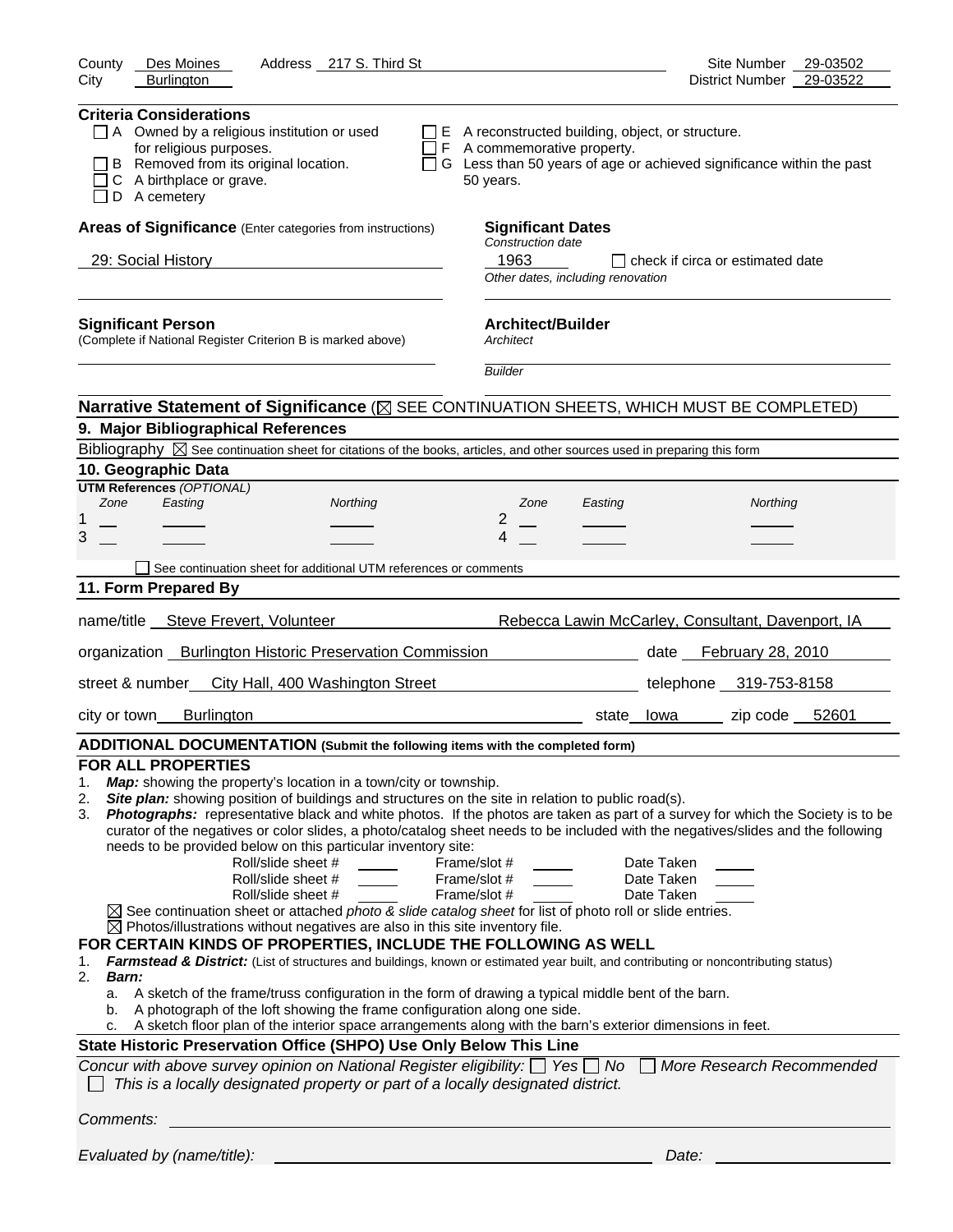Page 1

| <b>Salvation Army</b> | Des Moines |
|-----------------------|------------|
| Name of Property      | County     |
| 217 S. Third          | Burlington |
| Address               | City       |

#### **7. Narrative Description**

The Salvation Army building is a two story building with two story vertical windows reflecting the period of construction in 1963. The façade is tan brick, with concrete block walls on the sides and rear. It appears to be little altered. The corner stone on the northeast corner of the façade notes 1963. The vertical window bays continue on the north side, with an entry incorporated in the east bay. The south wall is mostly covered by the building to the south. A concrete block two-story section extends across the rear of the lot. It has a large opening on the exposed portion of the first story on the east, and two small second story windows. The building is partially built into the site, with the rear alley extending across the building at the second story level. This rear elevation has a double-door entry and four glass block windows.

#### **8. Narrative Statement of Significance**

The Salvation Army is a non-contributing building within the Manufacturing and Wholesale Historic District. It does not contribute to the historic significance of the historic district, and its construction falls outside the period of significance. The building may have individual significance related to its association with the Salvation Army since 1963 and for its architectural design. Further research is recommended to better understand this building within this context.

This property was sold by Bertrand and Dorella Robinson of BL Robinson Electric Co. in 1960 to the Salvation Army (Transfer Book 13, p. 87). The newspaper reported in October 1960 that the Salvation Army bought the property for \$18,500 and would spend \$10,000 on remodeling. The frame structure, damaged by lightning earlier in 1960, would be torn down, and the concrete two-story portion to the rear would be remodeled into chapel and meeting rooms. Payment on the loan would be similar to the rent they had been paying for the building at 223 S. Main ("New Headquarters for Local Salvation Army," *Burlington Hawk-Eye,* October 13, 1960, 1). The 1952 Sanborn map shows a two-story building on the north half of Lot 252. The south half of the lot is vacant.

The corner stone on the current building on the south half of the lot notes a date of 1963. Thus, it appears that the main portion of this current building was constructed after the organization moved into an existing building on the property. The site of the building shown on the 1952 Sanborn map is now a concrete driveway/parking area. Thus, it appears to have been demolished with the new building.

#### **9. Major Bibliographical References**

*Burlington Hawk-Eye,* various articles and dates. On microfilm at the Burlington Public Library.

City Directories, Burlington, Iowa, various dates. On microfiche at the Burlington Public Library

*History of Des Moines County Iowa and Its People.* Chicago, IL: S.J. Clarke Publishing Company, 1915.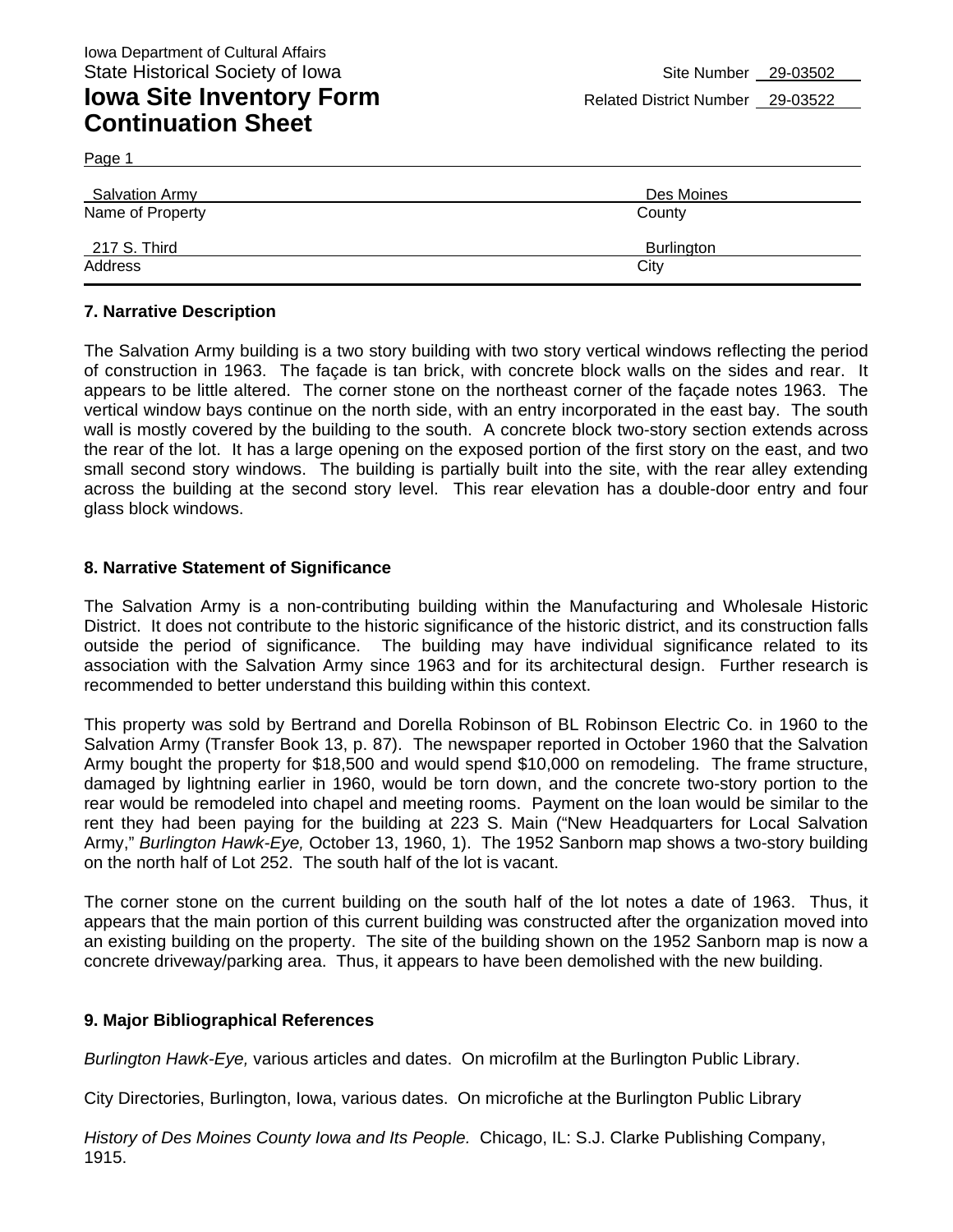Page 2

| <b>Salvation Army</b> | Des Moines        |
|-----------------------|-------------------|
| Name of Property      | County            |
| 217 S. Third          | <b>Burlington</b> |
| Address               | City              |

Sanborn Map Company. "Burlington, Iowa," Fire Insurance Maps. New York: Sanborn Map Company, 1886, 1892, 1900, 1931, 1952.

Transfer books, Des Moines County Auditor's Office, Burlington, Iowa

Vertical files, Burlington Public Library, Burlington, Iowa.

#### **Location map**

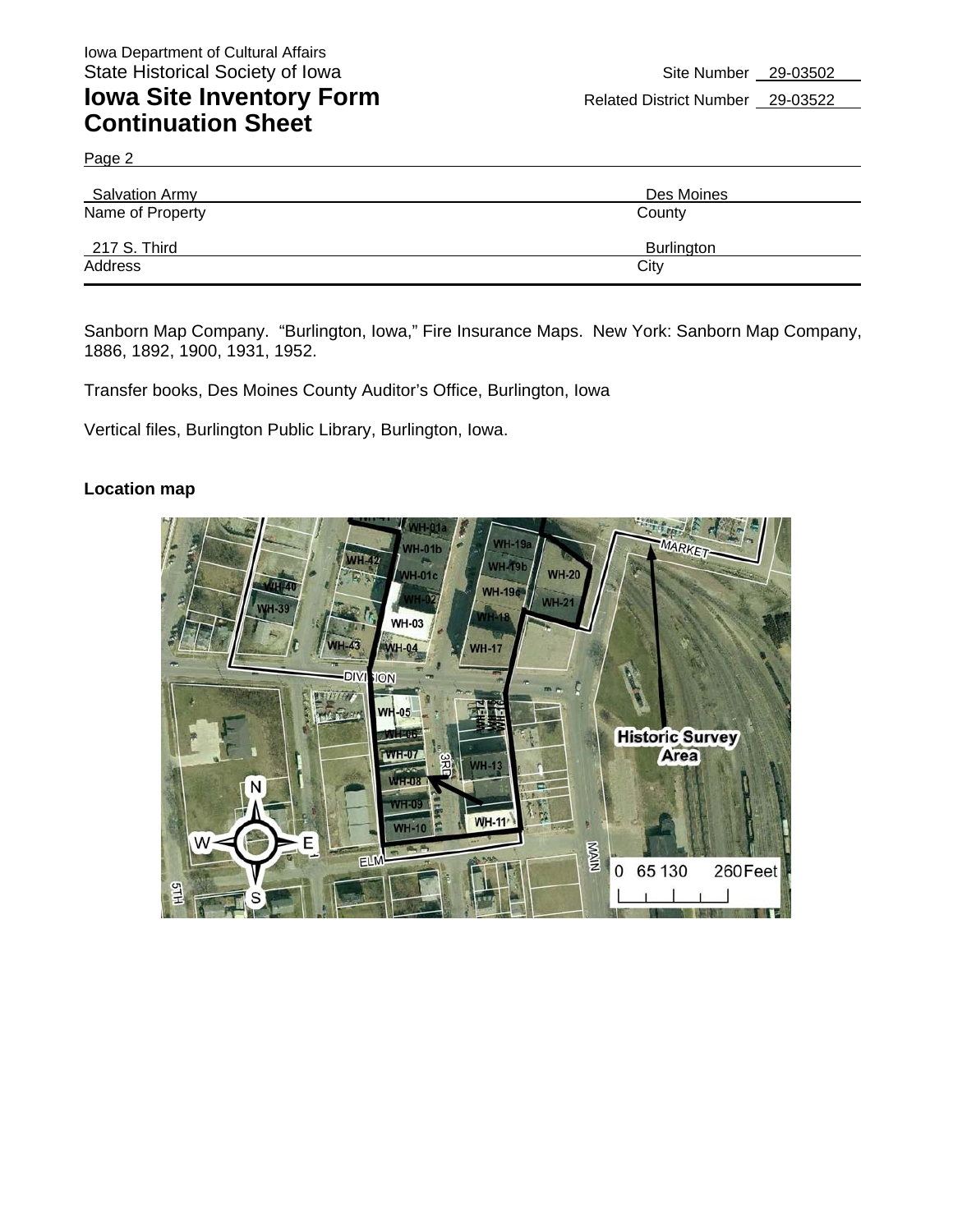Page 3

| Salvation Army   | Des Moines        |
|------------------|-------------------|
| Name of Property | County            |
| 217 S. Third     | <b>Burlington</b> |
| Address          | City              |

### **Site plan**

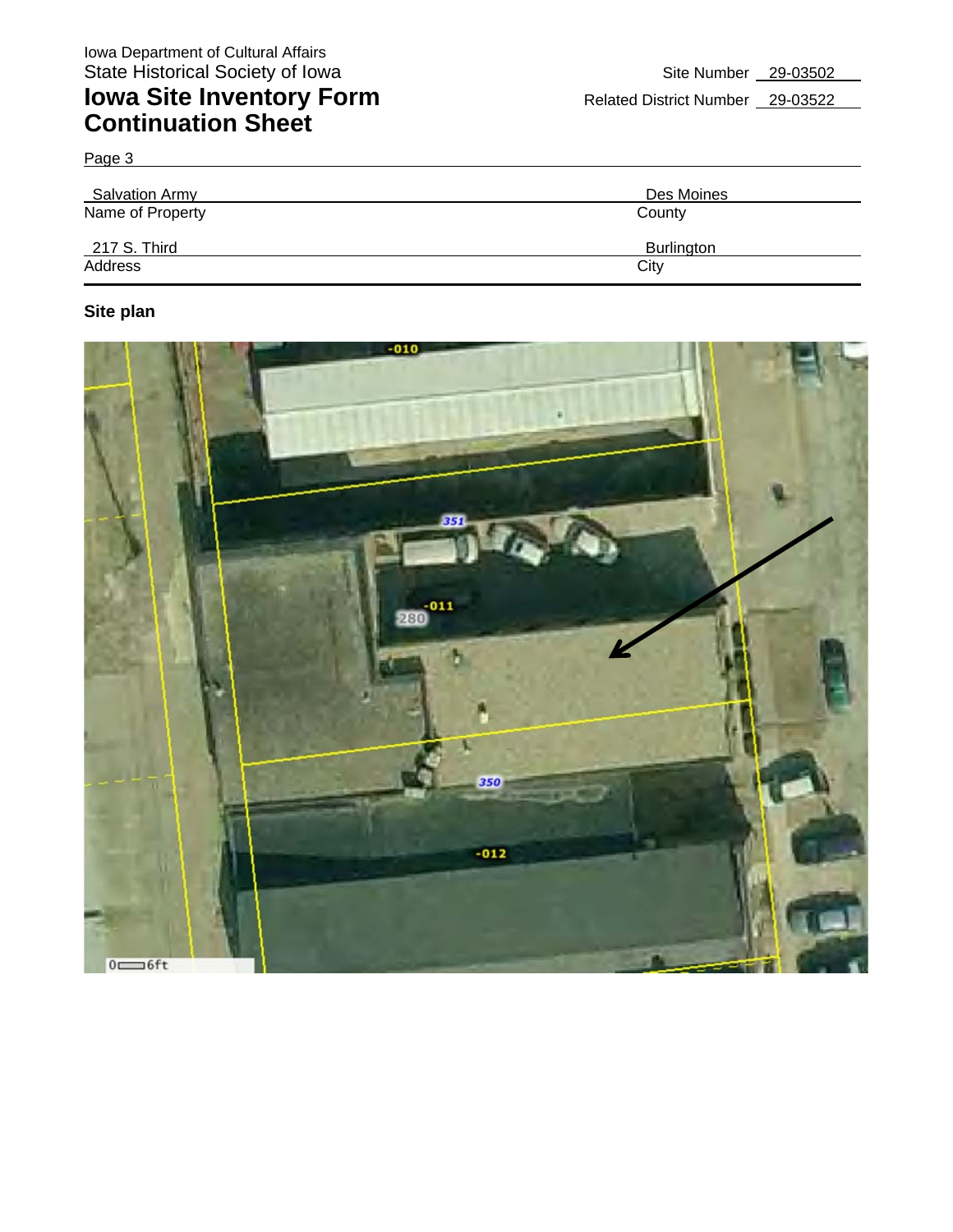Page 4

| Salvation Army   | Des Moines        |
|------------------|-------------------|
| Name of Property | County            |
| 217 S. Third     | <b>Burlington</b> |
| Address          | City              |

### **Photograph (digital image)**



**Building, looking southwest November 2, 2009 R.L. McCarley**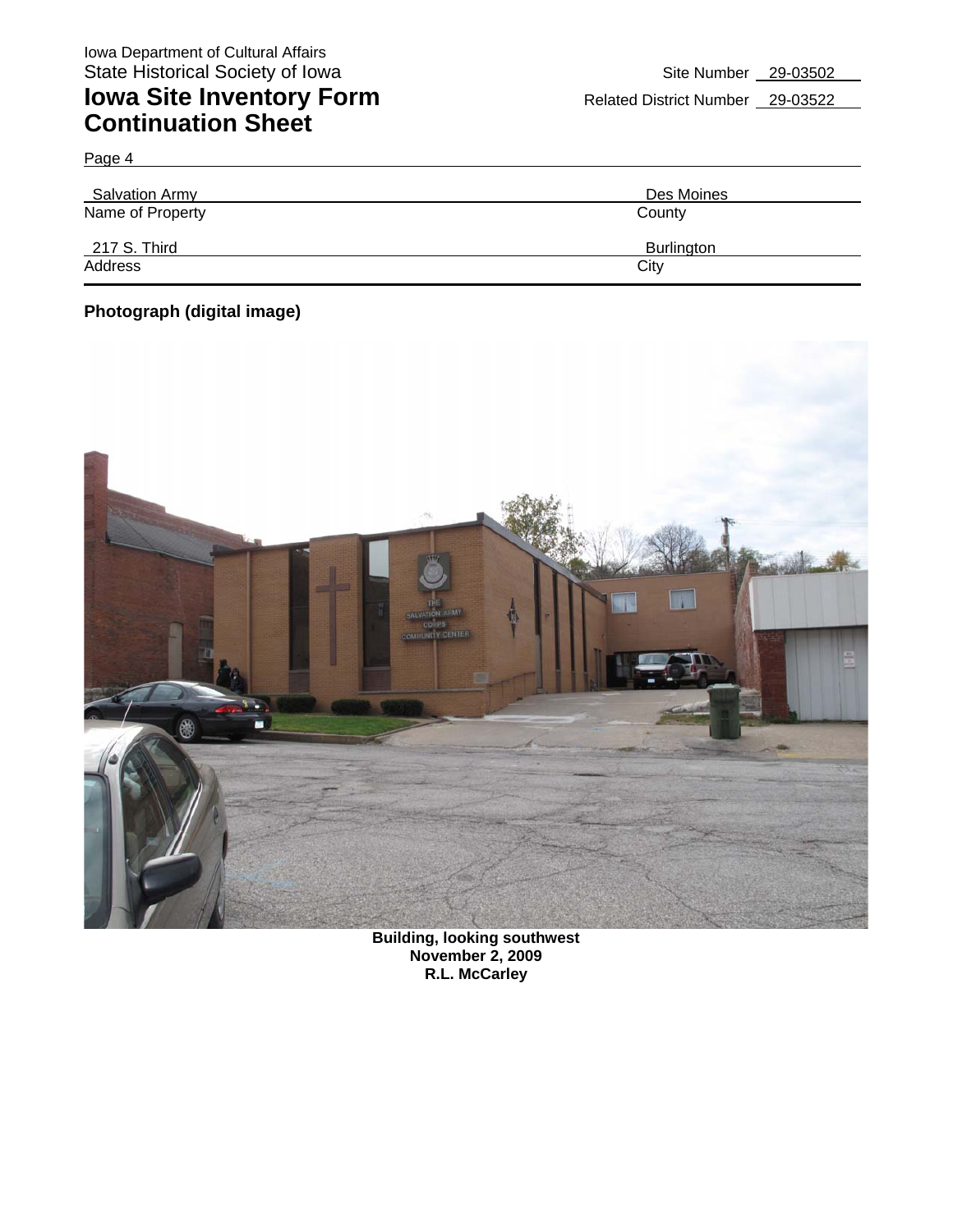Page 5

## **Iowa Site Inventory Form** Related District Number 29-03522 **Continuation Sheet**

| <b>Salvation Army</b> | Des Moines |
|-----------------------|------------|
| Name of Property      | County     |
| 217 S. Third          | Burlington |
| Address               | City       |



**Building, looking northwest November 2, 2009 R.L. McCarley**